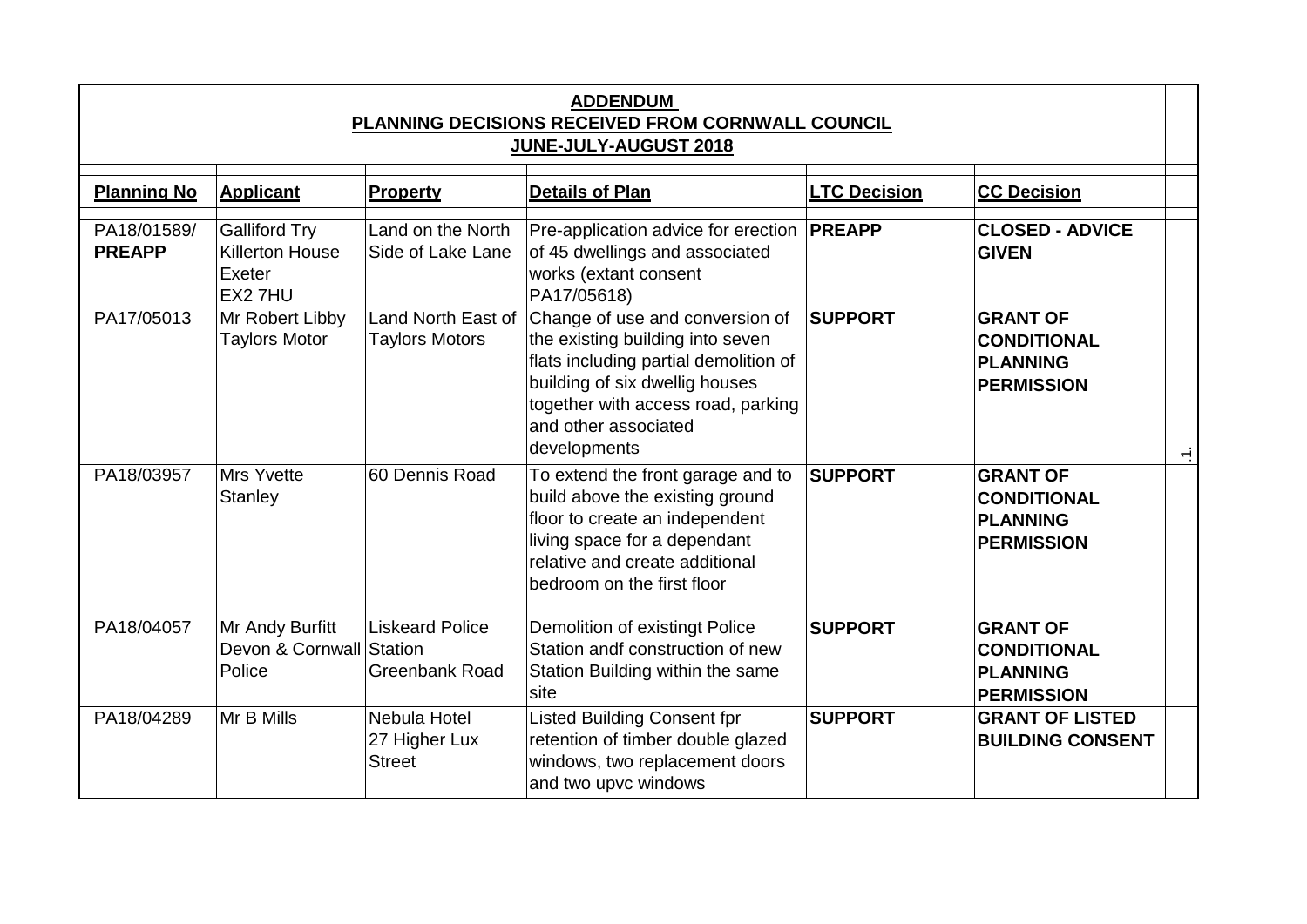| PA18/04295 | Mr Leon Fisher                                                 | 10A Fore Street                    | Replacement of existing wooden<br>windows with white PVC like-for-<br>like in terms of design. Replace<br>front door with composite front<br>door                                  | <b>SUPPORT</b> | <b>GRANT OF</b><br><b>CONDITIONAL</b><br><b>PLANNING</b><br><b>PERMISSION</b> |           |
|------------|----------------------------------------------------------------|------------------------------------|------------------------------------------------------------------------------------------------------------------------------------------------------------------------------------|----------------|-------------------------------------------------------------------------------|-----------|
| PA18/04475 | Mr Titheradge                                                  | Silverdale<br><b>Sun Girt Lane</b> | Reserved Matters Application for<br>the construction of dwelling with<br>associated access and parking<br>(details following application<br>number PA15/02793 dated<br>18/05/2015) | <b>SUPPORT</b> | <b>APPROVAL OF</b><br><b>RESERVED</b><br><b>MATTERS</b>                       |           |
| PA18/04695 | Mr M Hoskin<br><b>Mansion</b><br><b>Developments</b><br>SW Ltd |                                    | 10 Timberlee Close Construction of detached single<br>garage with stepped access to<br>parking area                                                                                | <b>SUPPORT</b> | <b>GRANT OF</b><br><b>CONDITIONAL</b><br><b>PLANNING</b><br><b>PERMISSION</b> | $\dot{N}$ |
| PA18/14981 | Mrs Katy Senior<br><b>Cornwall Council</b>                     | Luxstowe House<br>Greenbank Road   | <b>Listed Building Consent for</b><br>installation of radon sump system<br>including 3 external extract fan<br>enclosures to reduce radon gas<br>levels at site                    | <b>SUPPORT</b> | <b>GRANT OF LISTED</b><br><b>BUILDING CONSENT</b>                             |           |
| PA18/05178 | Mr Wayne<br>Parsons                                            | 21 Samuel Bone<br>Close            | Two storey rear extension                                                                                                                                                          | <b>SUPPORT</b> | <b>GRANT OF</b><br><b>CONDITIONAL</b><br><b>PLANNING</b><br><b>PERMISSION</b> |           |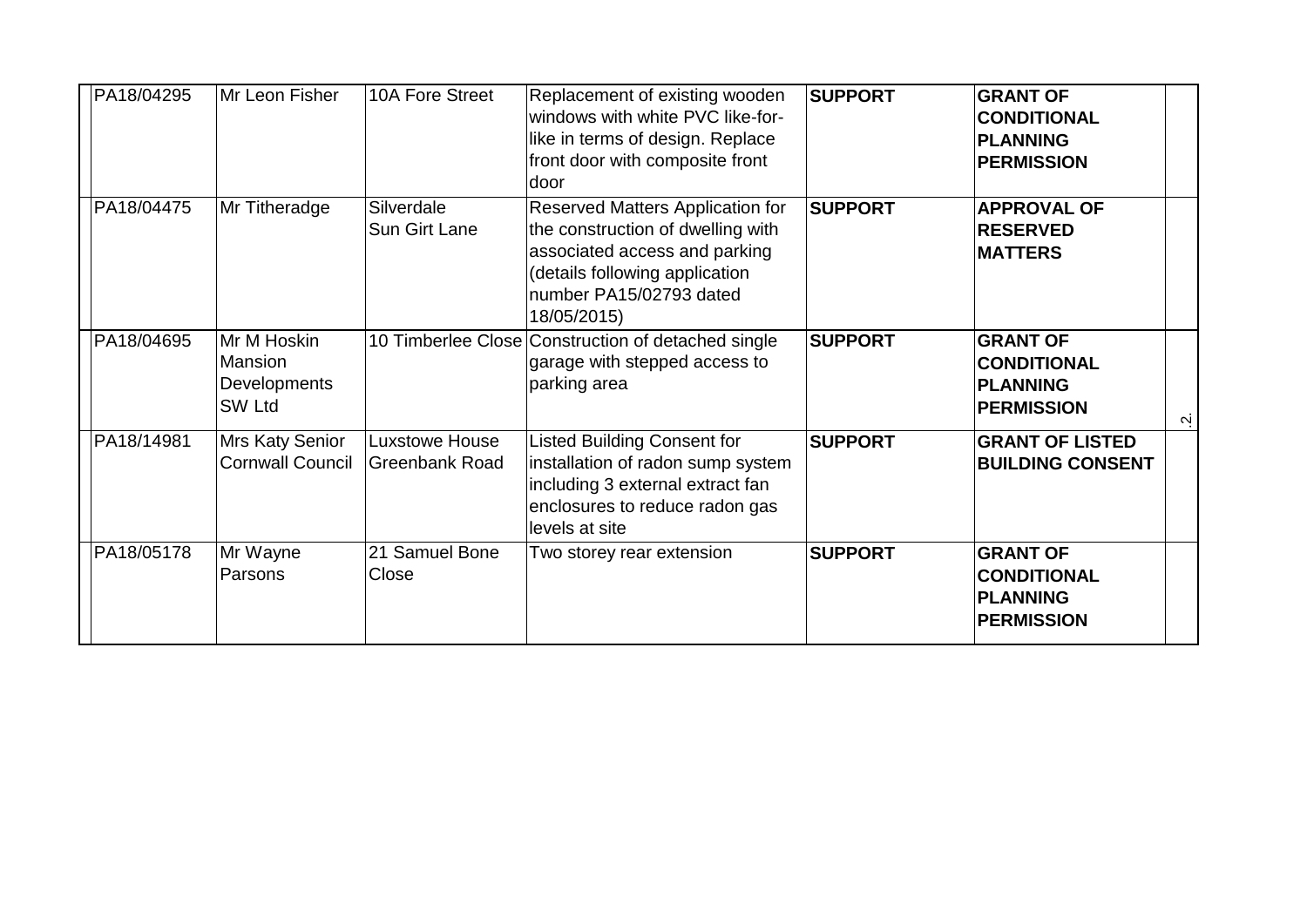| PA18/05191 | Mr Kevin Johnson Tregantle<br>MBE Empire Tree Barn Street<br>& Garden<br><b>Services</b> |                                         | Works to trees in a Conservation<br>Area, namely remove Holly (Ilex<br>Aquifolium) tree as annual pruning<br>is no longer practical for a<br>domestic gardener and potential<br>structural issues associated with<br>the tree location adjacent to high<br>stone wall which forms the<br>boundary of building | <b>FOR</b><br><b>INFORMATION</b><br><b>ONLY</b> | <b>TPO NOT REQUIRED</b>                                                                  |
|------------|------------------------------------------------------------------------------------------|-----------------------------------------|---------------------------------------------------------------------------------------------------------------------------------------------------------------------------------------------------------------------------------------------------------------------------------------------------------------|-------------------------------------------------|------------------------------------------------------------------------------------------|
| PA18/05369 | Mr Peake                                                                                 | The Parade                              | The Fountain Hotel Conversion of a public house into<br>3 residential apartments and<br>rectification of unauthorised works<br>to a Listed Building. Demolition of<br>low significance elements to rear<br>of property that have been largely<br>reconstructed in C20                                         | <b>SUPPORT</b>                                  | <b>GRANT OF</b><br><b>CONDITIONAL</b><br>PLANNING<br><b>PERMISSION</b><br>$\dot{\omega}$ |
| PA18/05370 | Mr Peake                                                                                 | The Parade                              | The Fountain Hotel Listed Building Consent for<br>conversion of a public house into 3<br>residential apartments and<br>rectification of unauthorised works<br>to a Listed Building. Demolition of<br>low significance elements to rear<br>of property that have been largley<br>reconstructed in C20          | <b>SUPPORT</b>                                  | <b>GRANT OF LISTED</b><br><b>BUILDING CONSENT</b>                                        |
| PA18/06362 | <b>Mr Andrew</b><br><b>Tilbrook</b><br>Wainhomes (SW) Clemo Road                         | Land East of Oak<br><b>Tree Surgery</b> | Non material amendment for<br>substitution of the approved type<br>'Cambridge' with the proposed<br>house type 'Cavendish' for plots<br>163 and 172 (application number<br>PA17/04823 dated 5 July 2017<br>relates)                                                                                           | <b>SUPPORT</b>                                  | <b>PERMISSION</b><br><b>GRANTED</b>                                                      |